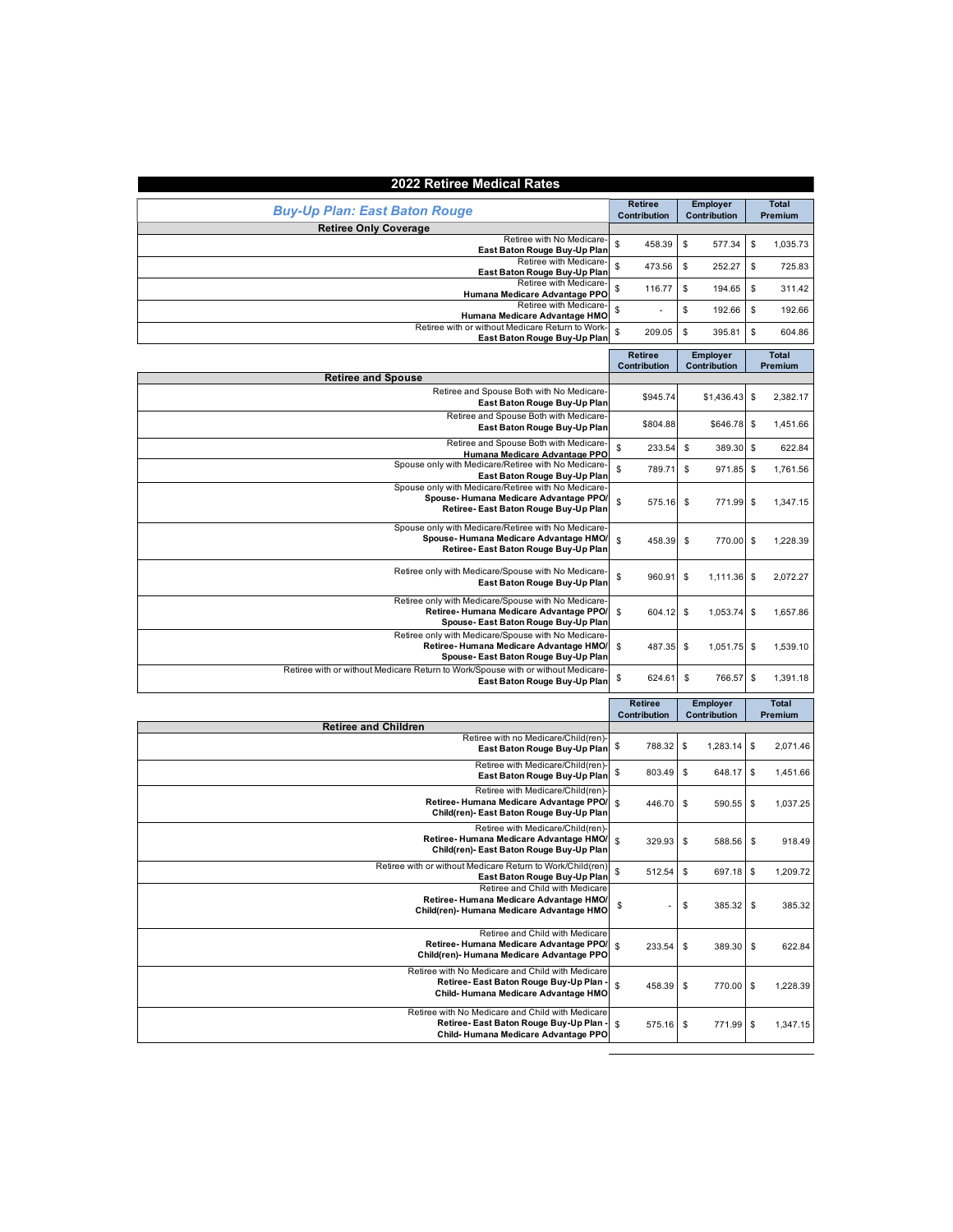|                                                                                                                                                                                            | <b>Retiree</b><br>Contribution | <b>Employer</b><br>Contribution | <b>Total</b><br>Premium |
|--------------------------------------------------------------------------------------------------------------------------------------------------------------------------------------------|--------------------------------|---------------------------------|-------------------------|
| <b>Retiree and Family</b>                                                                                                                                                                  |                                |                                 |                         |
| Retiree/Spouse with No Medicare/Child(ren)-<br>East Baton Rouge Buy-Up Plan \$                                                                                                             | 1,245.46                       | \$<br>2,483.16 \$               | 3,728.62                |
| Retiree/Spouse both with Medicare/Child(ren)-<br>East Baton Rouge Buy-Up Plan                                                                                                              | \$<br>1,104.58                 | \$<br>1,072.92                  | \$<br>2,177.50          |
| Retiree/Spouse both with Medicare/Child(ren)<br>Retiree/Spouse Humana Medicare Advantage PPO/<br>Child(ren) Buy-Up Plan                                                                    | S<br>533.24                    | \$<br>815.44                    | \$<br>1,348.68          |
| Retiree/Spouse both with Medicare/Child(ren)-<br>Retiree/Spouse Humana Medicare Advantage HMO/<br>Child(ren) Buy- Up Plan                                                                  | \$<br>299.70                   | \$<br>811.46 \$                 | 1,111.16                |
| Spouse only with Medicare/<br>Retiree with No Medicare/Child(ren)-<br>East Baton Rouge Parish Buy-Up Plan                                                                                  | \$<br>1,119.64                 | \$<br>1,677.65 \$               | 2,797.29                |
| Spouse only with Medicare/Retiree with No Medicare/Child(ren)-<br>Spouse-Humana Medicare Advantage PPO/<br>Retiree & Child(ren) East Baton Rouge Buy-Up Plan                               | \$<br>905.09                   | \$<br>1,477.79                  | \$<br>2,382.88          |
| Spouse only with Medicare/Retiree with No Medicare/Child(ren)-<br>Spouse-Humana Medicare Advantage HMO/<br>Retiree & Child(ren) East Baton Rouge Buy-Up Plan                               | \$<br>788.32                   | \$<br>1,475.80                  | \$<br>2,264.12          |
| Retiree only with Medicare/Spouse with No Medicare/Child(ren)-<br>East Baton Rouge Buy-Up Plan                                                                                             | \$<br>1,260.63                 | \$<br>2,158.09                  | \$<br>3,418.72          |
| Retiree only with Medicare/Spouse with No Medicare/Child(ren)<br>Retiree-Humana Medicare Advantage PPO/<br>Spouse & Child(ren) Buy-Up Plan                                                 | \$<br>903.84                   | \$<br>2.100.47                  | \$<br>3,004.31          |
| Retiree only with Medicare/Spouse with No Medicare/Child(ren)-<br>Retiree-Humana Medicare Advantage HMO/<br>Spouse & Child(ren) Buy-Up Plan                                                | \$<br>787.07                   | \$<br>2,098.48                  | \$<br>2,885.55          |
| Retiree with or without Medicare Return to Work/Spouse with or without Medicare/Child(ren)-<br>East Baton Rouge Buy-Up Plan                                                                | \$<br>924.34                   | \$<br>1,253.16                  | \$<br>2,177.50          |
| Retiree with Medicare/Spouse with Medicare/Child with Medicare<br>Retiree/Spouse/Child-Humana Medicare Advantage HMO                                                                       | \$                             | \$<br>577.98                    | \$<br>577.98            |
| Retiree with Medicare/Spouse with Medicare/Child with Medicare<br>Retiree/Spouse/Child-Humana Medicare Advantage PPO                                                                       | \$<br>350.31                   | \$<br>583.95                    | S<br>934.26             |
| Retiree/Spouse with no Medicare/Child with Medicare<br>Retiree/Spouse-East Baton Rouge Buy-Up Plan-<br>Child-Humana Medicare Advantage HMO                                                 | \$<br>945.74                   | \$<br>1,629.09                  | \$<br>2,574.83          |
| Retiree/Spouse with no Medicare/Child with Medicare<br>Retiree/Spouse-East Baton Rouge Buy-Up Plan-<br>Child-Humana Medicare Advantage PPO                                                 | \$<br>1,062.51                 | \$<br>1,631.07                  | \$<br>2,693.58          |
| Retiree with Medicare/ Spouse with no Medicare/Child with Medicare<br>Retiree-Humana Medicare Advantage HMO<br>Spouse- East Baton Rouge Buy-Up Plan<br>Child-Humana Medicare Advantage HMO | \$<br>487.35                   | \$<br>1,244.41                  | \$<br>1,731.76          |
| Retiree with Medicare/ Spouse with no Medicare/Child with Medicare<br>Retiree-Humana Medicare Advantage PPO<br>Spouse- East Baton Rouge Buy-Up Plan<br>Child-Humana Medicare Advantage PPO | \$<br>954.43                   | \$<br>1,637.69                  | \$<br>2,592.12          |
| Retiree with no Medicare/ Spouse with Medicare/Child with Medicare<br>Retiree-East Baton Rouge Buy-Up Plan<br>Spouse-Medicare Advantage HMO<br>Child-Humana Medicare Advantage HMO         | \$<br>458.39                   | \$<br>$962.66$ \$               | 1,421.05                |
| Retiree with no Medicare/ Spouse with Medicare/Child with Medicare<br>Retiree-East Baton Rouge Buy-Up Plan<br>Spouse-Medicare Advantage PPO<br>Child-Humana Medicare Advantage PPO         | \$<br>691.93                   | \$<br>966.64                    | \$<br>1,658.57          |

*NOTE: EBR designates the self-funded BCBSLA plans*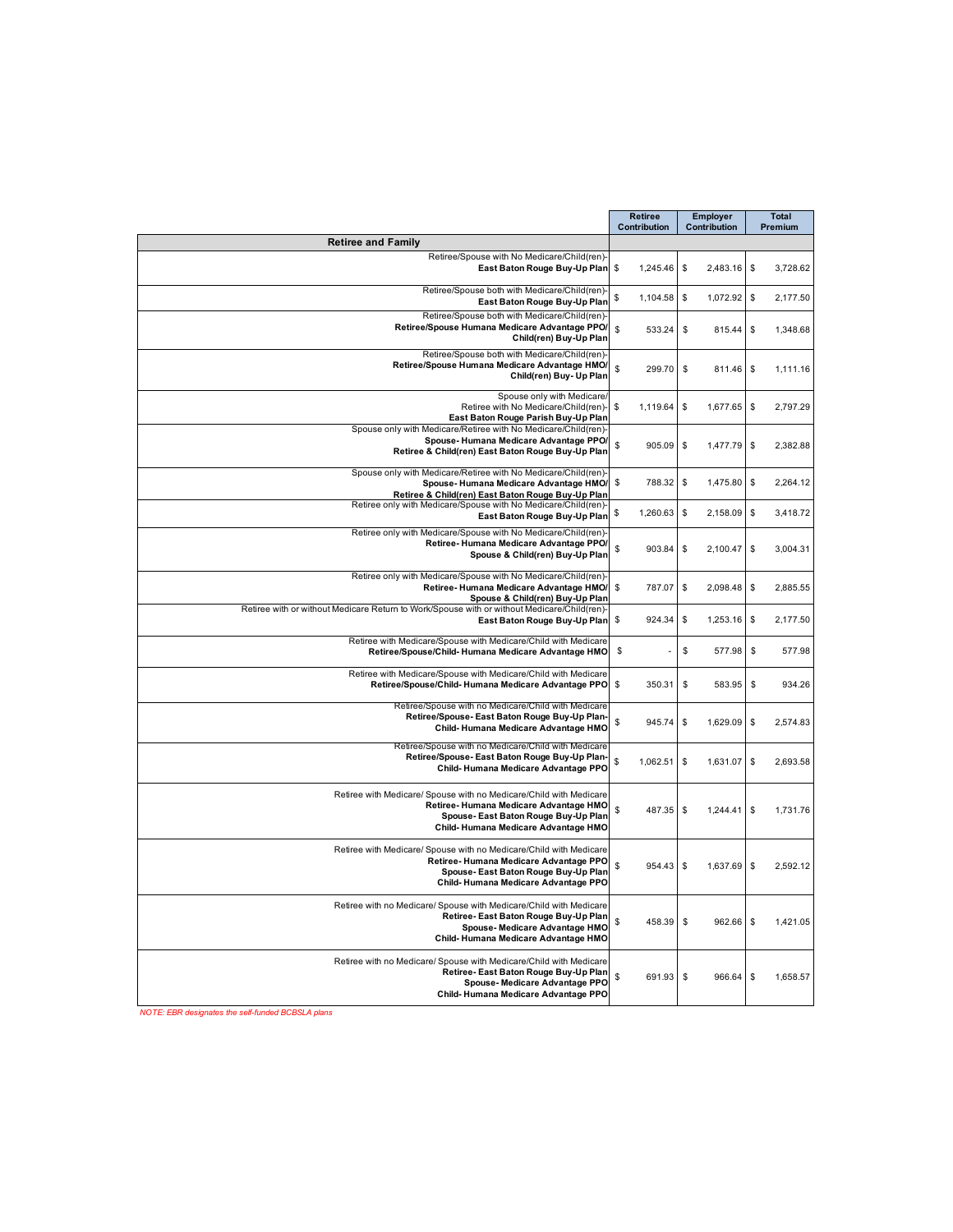| 2022 Retiree Medical Rates                                                                                                     |                |                 |                |
|--------------------------------------------------------------------------------------------------------------------------------|----------------|-----------------|----------------|
|                                                                                                                                | <b>Retiree</b> | <b>Employer</b> | <b>Total</b>   |
| <b>Core Plan: East Baton Rouge</b>                                                                                             | Contribution   | Contribution    | Premium        |
| <b>Retiree Only Coverage</b>                                                                                                   |                |                 |                |
| Retiree with No Medicare-<br>East Baton Rouge Core Plan                                                                        | \$<br>277.05   | \$<br>717.23    | \$<br>994.28   |
| Retiree with Medicare<br>East Baton Rouge Core Plan                                                                            | \$<br>374.82   | \$<br>313.73    | \$<br>688.55   |
| Retiree with Medicare-<br>Humana Medicare Advantage HMO                                                                        | \$             | \$<br>192.66    | \$<br>192.66   |
| Retiree with or without Medicare Return to Work<br>East Baton Rouge Core Plan                                                  | \$<br>95.71    | \$<br>478.08    | \$<br>573.79   |
| <b>Retiree and Spouse</b>                                                                                                      |                |                 |                |
| Retiree and Spouse with No Medicare-<br>East Baton Rouge Core Plan                                                             | \$<br>599.43   | \$<br>1,687.41  | \$<br>2,286.84 |
| Retiree and Spouse Both with Medicare-<br>East Baton Rouge Core Plan                                                           | \$<br>632.47   | \$<br>744.63    | \$<br>1,377.10 |
| Retiree and Spouse Both with Medicare<br>Humana Medicare Advantage HMO                                                         | \$             | \$<br>385.32    | \$<br>385.32   |
| Spouse only with Medicare/Retiree with No Medicare<br>East Baton Rouge Core Plan                                               | \$<br>534.70   | \$<br>1,148.13  | \$<br>1,682.83 |
| Spouse only with Medicare/Retiree with No Medicare-<br>Spouse-Humana Medicare Advantage HMO/                                   |                |                 |                |
| Retiree-East Baton Rouge Core Plan                                                                                             | \$<br>277.05   | \$<br>909.89    | \$<br>1,186.94 |
| Spouse only with Medicare/Retiree with No Medicare<br>Spouse-Humana Medicare Advantage PPO/                                    | \$<br>393.82   | \$<br>911.88    | \$<br>1,305.70 |
| Retiree-East Baton Rouge Core Plan<br>Retiree only with Medicare/Spouse with No Medicare                                       |                |                 |                |
| East Baton Rouge Core Plan<br>Retiree only with Medicare/Spouse with No Medicare                                               | \$<br>697.20   | \$<br>1,283.91  | \$<br>1.981.11 |
| Retiree-Humana Medicare Advantage HMO/<br>Spouse-East Baton Rouge Core Plan                                                    | \$<br>322.38   | \$<br>1,162.84  | \$<br>1.485.22 |
| Retiree only with Medicare/Spouse with No Medicare-<br>Retiree-Humana Medicare Advantage PPO/                                  | \$<br>439.15   | \$<br>1,164.83  | \$<br>1,603.98 |
| Spouse-East Baton Rouge Core Plan<br>Retiree with or without Medicare Return to Work/Spouse with or without Medicare-          |                |                 |                |
| East Baton Rouge Core Plan                                                                                                     | \$<br>424.39   | \$<br>895.33    | \$<br>1,319.72 |
|                                                                                                                                | <b>Retiree</b> | <b>Employer</b> | <b>Total</b>   |
|                                                                                                                                | Contribution   | Contribution    | Premium        |
| <b>Retiree and Children</b>                                                                                                    |                |                 |                |
| Retiree with no Medicare/Child(ren)<br>East Baton Rouge Core Plan                                                              | \$<br>541.50   | \$<br>1,447.06  | \$<br>1,988.56 |
| Retiree with Medicare/Child(ren)<br>East Baton Rouge Core Plan                                                                 | \$<br>639.27   | \$<br>737.83    | \$<br>1,377.10 |
| Retiree with Medicare/Child(ren)<br>Retiree-Humana Medicare Advantage HMO/                                                     |                |                 |                |
| Child(ren)- East Baton Rouge Core Plan                                                                                         | \$<br>264.45   | \$<br>616.76    | \$<br>881.21   |
| Retiree with Medicare/Child(ren)<br>Retiree-Humana Medicare Advantage PPO/<br>Child(ren)- East Baton Rouge Core Plan           | \$<br>381.22   | \$<br>618.75    | \$<br>999.97   |
| Retiree with or without Medicare Return to Work/Child(ren)<br>East Baton Rouge Core Plan                                       | \$<br>333.72   | \$<br>813.86    | \$<br>1.147.58 |
| Retiree and Child with Medicare<br>Retiree-Humana Medicare Advantage HMO/                                                      |                |                 |                |
| Child(ren)- Humana Medicare Advantage HMO                                                                                      | \$             | \$<br>385.32    | \$<br>385.32   |
| Retiree and Child with Medicare<br>Retiree-Humana Medicare Advantage PPO/<br>Child(ren)- Humana Medicare Advantage PPO         | \$<br>233.54   | \$<br>389.30    | \$<br>622.84   |
| Retiree with No Medicare and Child with Medicare<br>Retiree- East Baton Rouge Core Plan                                        |                |                 |                |
| Child-Humana Medicare Advantage HMO                                                                                            | \$<br>277.05   | \$<br>909.89 \$ | 1,186.94       |
| Retiree with No Medicare and Child with Medicare<br>Retiree- East Baton Rouge Core Plan<br>Child-Humana Medicare Advantage PPO | \$<br>393.82   | \$<br>911.88    | \$<br>1,305.70 |

| Crilla-Humana Medicare Advantage FFO |                     |                 |         |
|--------------------------------------|---------------------|-----------------|---------|
|                                      |                     |                 |         |
|                                      | <b>Retiree</b>      | <b>Employer</b> | Total   |
|                                      | <b>Contribution</b> | Contribution    | Premium |
|                                      |                     |                 |         |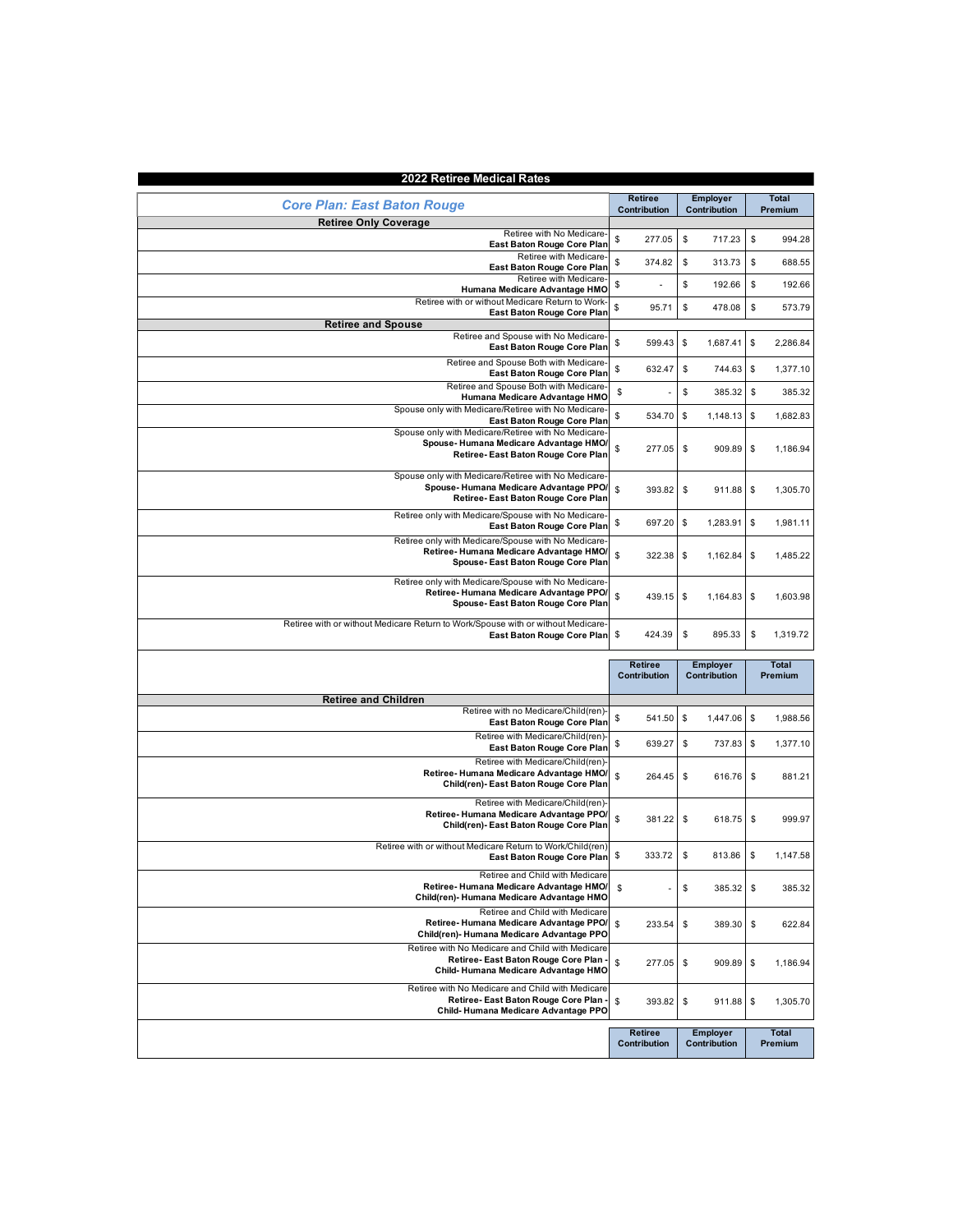| <b>Retiree and Family</b>                                                                                                                                                                                                             |              |                          |                          |
|---------------------------------------------------------------------------------------------------------------------------------------------------------------------------------------------------------------------------------------|--------------|--------------------------|--------------------------|
| Retiree/Spouse with No Medicare/Child(ren)-<br>East Baton Rouge Core Plan                                                                                                                                                             | \$<br>844.99 | $\mathbb{S}$<br>2,734.41 | \$<br>3,579.40           |
| Retiree/Spouse both with Medicare/Child(ren)-<br>East Baton Rouge Core Plan                                                                                                                                                           | \$<br>878.04 | \$<br>1,187.61           | \$<br>2,065.65           |
| Retiree/Spouse both with Medicare/Child(ren)-<br>Humana Medicare Advantage HMO/<br>Child(ren) Core Plan                                                                                                                               | \$<br>245.57 | \$<br>828.30             | <b>S</b><br>1,073.87     |
| Retiree/Spouse both with Medicare/Child(ren)-<br>Retiree/Spouse Humana Medicare Advantage PPO/<br>Child(ren) Core Plan                                                                                                                | \$<br>361.74 | \$<br>832.28             | \$<br>1,194.02           |
| Spouse only with Medicare/Retiree with No Medicare/Child(ren)-<br>East Baton Rouge Parish Core Plan                                                                                                                                   | \$<br>799.15 | \$<br>1,877.96           | $\mathbb{S}$<br>2,677.11 |
| Spouse only with Medicare/Retiree with No Medicare/Child(ren)-<br>Spouse-Humana Medicare Advantage HMO/<br>Retiree & Child(ren) East Baton Rouge Core Plan                                                                            | \$<br>541.50 | \$<br>1,639.72           | \$<br>2,181.22           |
| Spouse only with Medicare/Retiree with No Medicare/Child(ren)-<br>Spouse-Humana Medicare Advantage PPO/<br>Retiree & Child(ren) East Baton Rouge Core Plan                                                                            | \$<br>658.27 | \$<br>1,641.71           | \$<br>2,299.98           |
| Retiree only with Medicare/Spouse with No Medicare/Child(ren)-<br>East Baton Rouge Core Plan                                                                                                                                          | \$<br>942.76 | \$<br>2,330.91           | $\mathbb{S}$<br>3,273.67 |
| Retiree only with Medicare/Spouse with No Medicare/Child(ren)<br>Retiree-Humana Medicare Advantage HMO/<br>Spouse & Child(ren) Core Plan                                                                                              | \$<br>567.94 | \$<br>2,209.84           | \$<br>2,777.78           |
| Retiree only with Medicare/Spouse with No Medicare/Child(ren)-<br>Retiree-Humana Medicare Advantage PPO/<br>Spouse & Child(ren) Core Plan                                                                                             | \$<br>684.71 | \$<br>2,211.83           | \$<br>2,896.54           |
| Retiree with or without Medicare Return to Work/Spouse with or without Medicare/Child(ren)<br>East Baton Rouge Core Plan                                                                                                              | \$<br>662.40 | \$<br>1,403.25           | \$<br>2,065.65           |
| Retiree with Medicare/Spouse with Medicare/Child with Medicare<br>Retiree/Spouse/Child-Humana Medicare Advantage HMO                                                                                                                  | \$           | \$<br>577.98             | \$<br>577.98             |
| Retiree with Medicare/Spouse with Medicare/Child with Medicare<br>Retiree/Spouse/Child-Humana Medicare Advantage PPO                                                                                                                  | \$<br>350.31 | \$<br>583.95             | \$<br>934.26             |
| Retiree/Spouse with no Medicare/Child with Medicare<br>Retiree/Spouse-East Baton Core Plan- Child-Humana Medicare Advantage HMO                                                                                                       | \$<br>599.43 | \$<br>1,880.07           | \$<br>2,479.50           |
| Retiree/Spouse with no Medicare/Child with Medicare<br>Retiree/Spouse-East Baton Core Plan- Child-Humana Medicare Advantage PPO                                                                                                       | \$<br>716.20 | \$<br>1,882.06           | \$<br>2,598.26           |
| Retiree with Medicare/ Spouse with no Medicare/Child with Medicare<br>Retiree-Humana Medicare Advantage HMO<br>Spouse-East Baton Rouge Core Plan<br>Child-Humana Medicare Advantage HMO                                               | \$<br>322.38 | \$<br>1,355.50           | \$<br>1.677.88           |
| Retiree with Medicare/ Spouse with no Medicare/Child with Medicare<br>Retiree-Humana Medicare Advantage PPO<br>Spouse-East Baton Rouge Core Plan<br>Child-Humana Medicare Advantage PPO                                               | \$<br>555.92 | \$<br>1,359.48           | \$<br>1,915.40           |
| Retiree with no Medicare/ Spouse with Medicare/Child with Medicare<br>Retiree-East Baton Rouge Core Plan<br>Spouse-Medicare Advantage HMO<br>Child-Humana Medicare Advantage HMO                                                      | \$<br>277.05 | \$<br>1,102.55           | \$<br>1,379.60           |
| Retiree with no Medicare/ Spouse with Medicare/Child with Medicare<br>Retiree-East Baton Rouge Core Plan<br>Spouse-Medicare Advantage PPO<br>Child-Humana Medicare Advantage PPO<br>NOTE: EBR designates the self-funded BCBSLA plans | 510.59<br>\$ | \$<br>1,106.53           | \$<br>1,617.12           |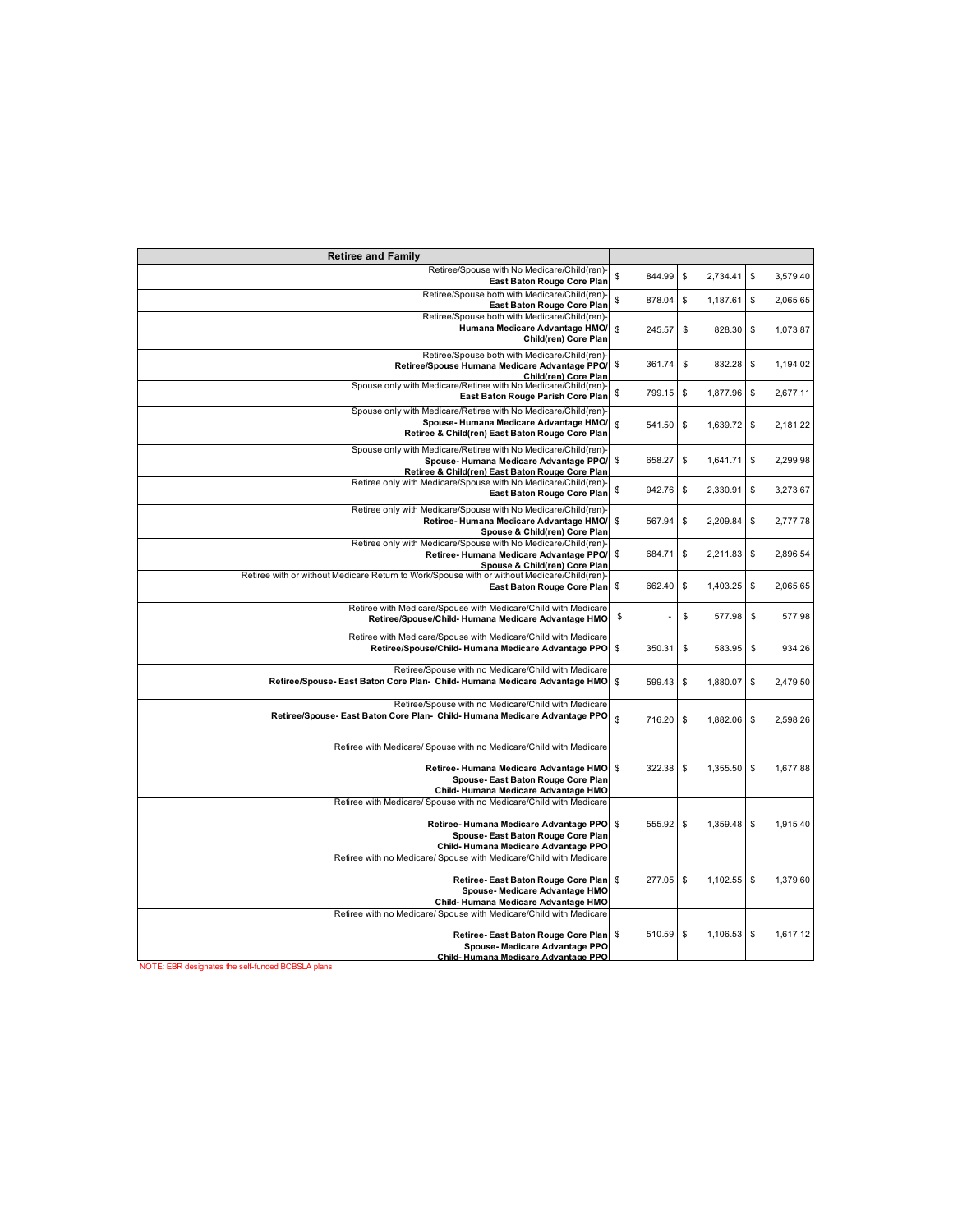| 2022 Retiree Medical Rates                                                                                                                   |                                |                                 |                         |
|----------------------------------------------------------------------------------------------------------------------------------------------|--------------------------------|---------------------------------|-------------------------|
| <b>Community Blue Plan: East Baton Rouge</b>                                                                                                 | <b>Retiree</b><br>Contribution | <b>Employer</b><br>Contribution |                         |
| <b>Retiree Only Coverage</b><br>Retiree with No Medicare-                                                                                    | \$<br>191.11                   | \$<br>717.23                    | \$<br>908.34            |
| East Baton Rouge Community Blue Plan<br>Retiree with Medicare-                                                                               | \$<br>315.31                   | \$<br>313.73                    | \$<br>629.04            |
| East Baton Rouge Community Blue Plan<br>Retiree with Medicare-<br>Humana Medicare Advantage PPO                                              | \$<br>116.77                   | \$<br>194.65                    | \$<br>311.42            |
| Retiree with Medicare-<br>Humana Medicare Advantage HMO                                                                                      | \$                             | \$<br>192.66                    | \$<br>192.66            |
| Retiree with or without Medicare Return to Work-<br>East Baton Rouge Community Blue Plan                                                     | \$<br>46.12                    | \$<br>478.08                    | \$<br>524.20            |
|                                                                                                                                              | <b>Retiree</b>                 | <b>Employer</b>                 | Total                   |
| <b>Retiree and Spouse</b>                                                                                                                    | Contribution                   | Contribution                    | Premium                 |
| Retiree and Spouse Both with No Medicare<br>East Baton Rouge Community Blue Plan                                                             | \$<br>401.77                   | \$<br>1,687.41                  | \$<br>2,089.18          |
| Retiree and Spouse Both with Medicare-<br>East Baton Rouge Community Blue Plan                                                               | \$<br>513.46                   | \$<br>744.63                    | \$<br>1,258.09          |
| Retiree and Spouse Both with Medicare-<br>Humana Medicare Advantage PPO                                                                      | \$<br>233.54                   | \$<br>389.30                    | \$<br>622.84            |
| Spouse only with Medicare/Retiree with No Medicare-<br><b>East Baton Rouge Community Blue Plan</b>                                           | \$<br>389.26                   | \$<br>1,148.13                  | \$<br>1,537.39          |
| Spouse only with Medicare/Retiree with No Medicare-<br>Spouse-Humana Medicare Advantage PPO/<br>Retiree-East Baton Rouge Community Blue Plan | \$<br>307.88                   | \$<br>911.88                    | \$<br>1,219.76          |
| Spouse only with Medicare/Retiree with No Medicare-<br>Spouse-Humana Medicare Advantage HMO/<br>Retiree-East Baton Rouge Community Blue Plan | \$<br>191.11                   | \$<br>909.89                    | \$<br>1,101.00          |
| Retiree only with Medicare/Spouse with No Medicare-<br>East Baton Rouge Community Blue Plan                                                  | \$<br>525.97                   | \$<br>1,283.91                  | \$<br>1,809.88          |
| Retiree only with Medicare/Spouse with No Medicare-<br>Retiree-Humana Medicare Advantage PPO/<br>Spouse-East Baton Rouge Community Blue Plan | \$<br>327.43                   | \$<br>1,164.83                  | 1,492.26<br>\$          |
| Retiree only with Medicare/Spouse with No Medicare-<br>Retiree-Humana Medicare Advantage HMO/<br>Spouse-East Baton Rouge Community Blue Plan | \$<br>210.66                   | \$<br>1,162.84                  | \$<br>1,373.50          |
| Retiree with or without Medicare Return to Work/Spouse with or without Medicare<br><b>East Baton Rouge Community Blue Plan</b>               | \$310.33                       | \$895.34                        | \$<br>1,205.67          |
|                                                                                                                                              | Retiree<br>Contribution        | <b>Employer</b><br>Contribution | <b>Total</b><br>Premium |
| <b>Retiree and Children</b><br>Retiree with no Medicare/Child(ren)                                                                           |                                |                                 |                         |
| East Baton Rouge Community Blue Plan                                                                                                         | \$<br>369.62                   | \$<br>1,447.06                  | \$<br>1,816.68          |
| Retiree with Medicare/Child(ren)-<br>East Baton Rouge Community Blue Plan                                                                    | \$<br>520.26                   | \$<br>737.83                    | \$<br>1,258.09          |
| Retiree with Medicare/Child(ren)-<br>Retiree-Humana Medicare Advantage PPO/<br>Child(ren)- East Baton Rouge Community Blue Plan              | \$<br>321.72                   | \$<br>618.75                    | \$<br>940.47            |
| Retiree with Medicare/Child(ren)-<br>Retiree-Humana Medicare Advantage HMO/<br>Child(ren)- East Baton Rouge Community Blue Plan              | \$<br>204.95                   | \$<br>616.76                    | \$<br>821.71            |
| Retiree with or without Medicare Return to Work/Child(ren)<br>East Baton Rouge Community Blue Plan                                           | \$<br>234.54                   | \$<br>813.86                    | 1,048.40<br>\$          |
| Retiree and Child with Medicare<br>Retiree-Humana Medicare Advantage HMO/<br>Child(ren)- Humana Medicare Advantage HMO                       | \$                             | \$<br>385.32                    | \$<br>385.32            |
| Retiree and Child with Medicare<br>Retiree-Humana Medicare Advantage PPO/<br>Child(ren)- Humana Medicare Advantage PPO                       | \$<br>233.54                   | \$<br>389.30                    | \$<br>622.84            |
| Retiree with No Medicare and Child with Medicare<br>Retiree- East Baton Rouge Community Blue Plan<br>Child-Humana Medicare Advantage HMO     | \$<br>191.11                   | \$<br>909.89                    | \$<br>1,101.00          |
| Retiree with No Medicare and Child with Medicare<br>Retiree- East Baton Rouge Community Blue Plan<br>Child-Humana Medicare Advantage PPO     | \$<br>307.88                   | \$<br>911.88                    | \$<br>1,219.76          |
|                                                                                                                                              | <b>Retiree</b>                 | <b>Employer</b>                 | <b>Total</b>            |
| <b>Retiree and Family</b>                                                                                                                    | Contribution                   | Contribution                    | Premium                 |
| Retiree/Spouse with No Medicare/Child(ren)-<br>East Baton Rouge Community Blue Plan                                                          | \$<br>535.61                   | \$<br>2,734.41                  | \$<br>3,270.02          |
| Retiree/Spouse both with Medicare/Child(ren)-<br>East Baton Rouge Community Blue Plan                                                        | \$<br>699.52                   | \$<br>1,187.61                  | \$<br>1,887.13          |
| Retiree/Spouse both with Medicare/Child(ren)<br>Retiree/Spouse Humana Medicare Advantage PPO/<br>Child(ren) Community Blue Plan              | \$<br>419.60                   | \$<br>832.28                    | \$<br>1,251.88          |
| Retiree/Spouse both with Medicare/Child(ren)-<br>Retiree/Spouse Humana Medicare Advantage HMO/<br>Child(ren) Community Blue Plan             | \$<br>186.06                   | \$<br>828.30                    | \$<br>1,014.36          |